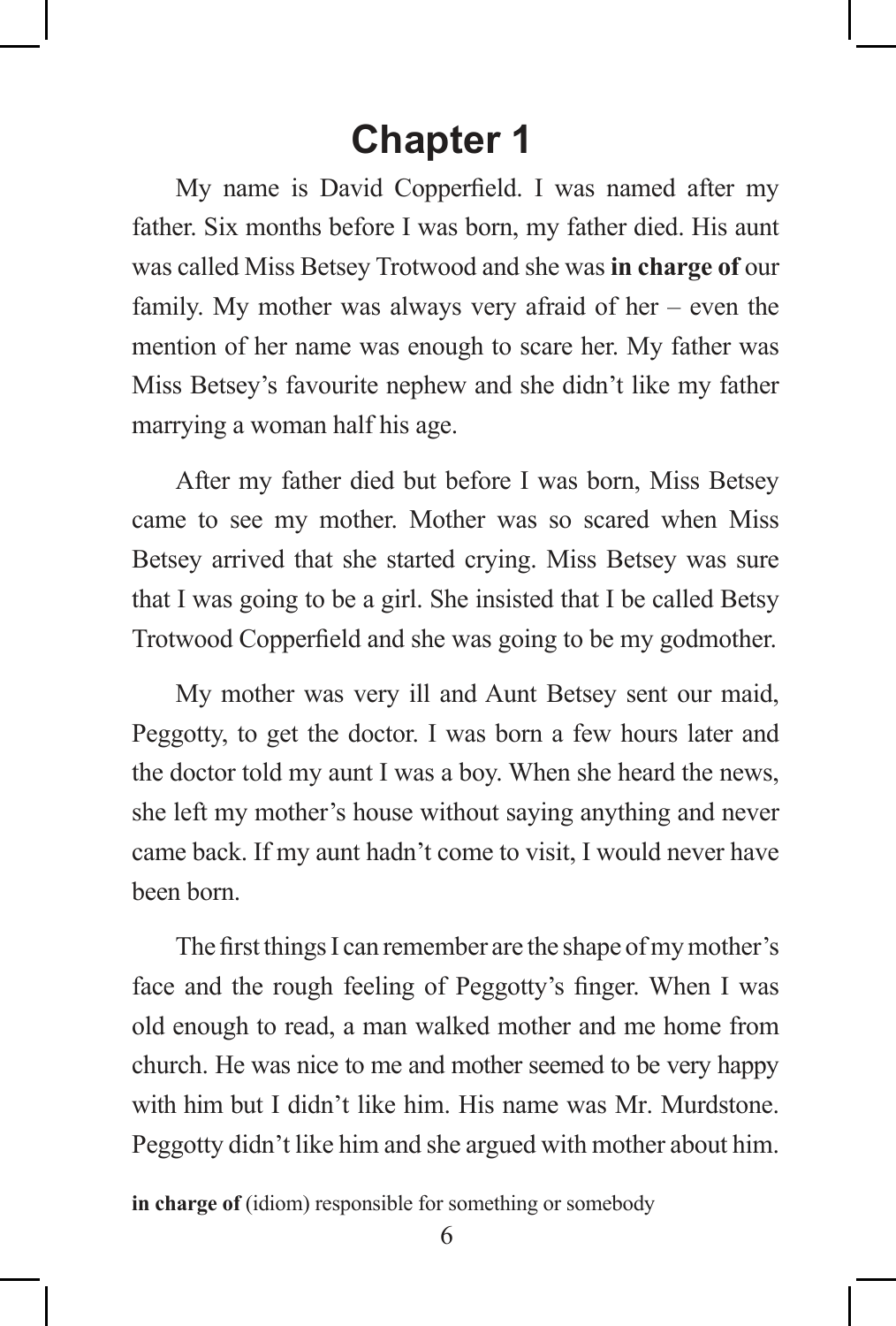The argument didn't end well and Peggotty stopped spending as much time with mother and me in the evenings.

 One day, Mr. Murdstone took me riding on his horse to a hotel by the sea. There were two gentlemen in the hotel smoking cigars. The two men made some jokes about Mr. Murdstone and my mother and a man who they called Brooks of Sheffield. After they had finished their cigars and jokes, we went for a walk on the **cliffs**. I had a lot of fun with the three gentlemen. We sat in the grass on the cliffs and looked through a telescope.

 After the walk, we went on a boat. The three men looked at papers in the cabin while I waited on **deck** with the captain of the boat. Mr. Murdstone seemed to be in charge of the other two men. They kept looking at him when they were telling jokes to make sure they weren't upsetting him.

 Mr. Murdstone took me home after his meeting on the boat. It was early evening when we got there and Mr. Murdstone took mother for a walk. I had tea while they went for a walk. When mother got home, she asked me all about my day out. I told her about the jokes they had made and then I went to bed. Something I said bothered my mother. She didn't say anything to me about it but I could tell. She came up to say goodnight and told me, "Don't tell Peggotty what the men said, it will make her angry." I could tell that she was angry too but I promised not to say anything and then I fell asleep.

**cliff** (n) a high and steep surface of rock, often on a coast **deck** (n) the flat area outside of a ship or boat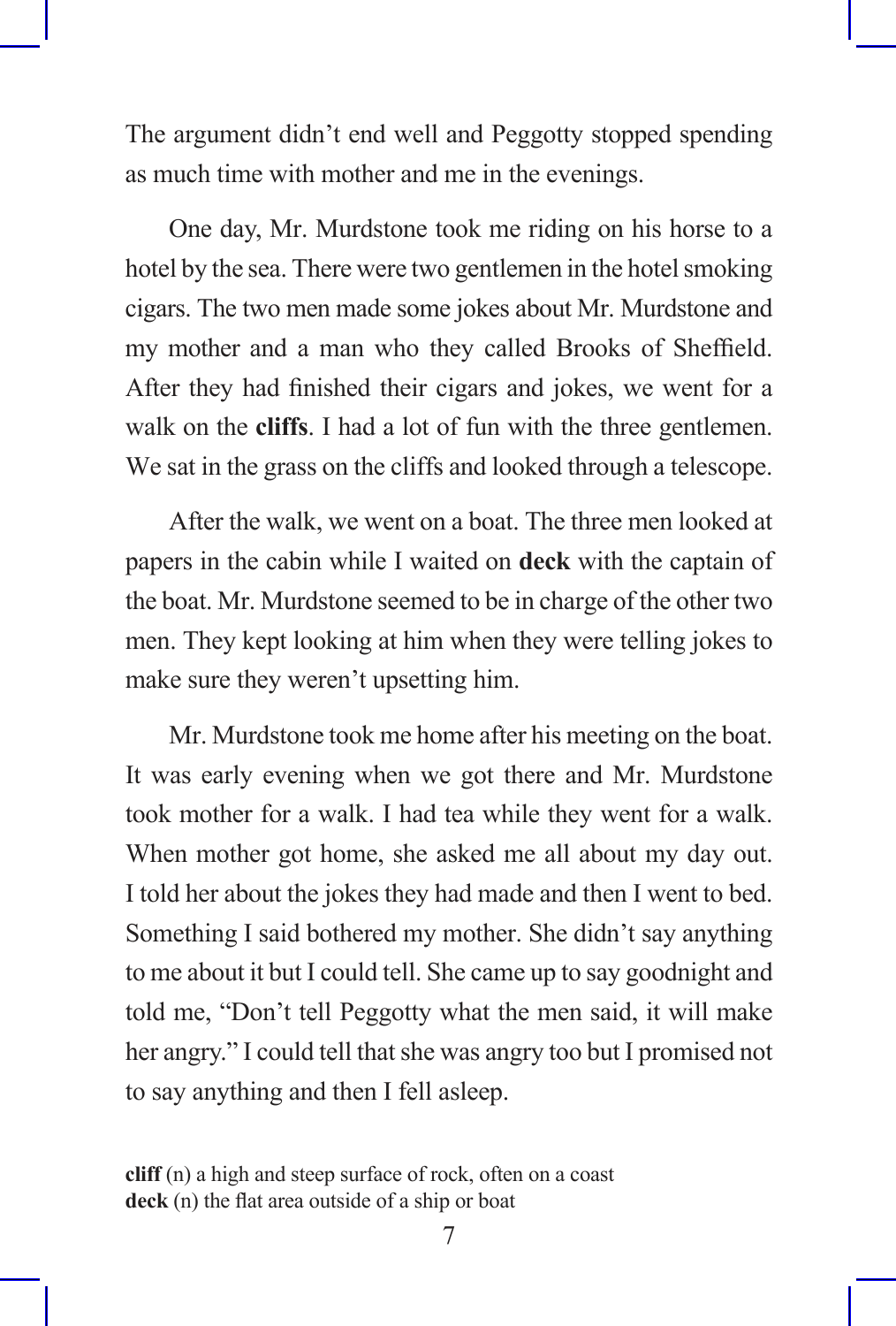Mother went on seeing Mr. Murdstone for two months. When Peggotty asked if I wanted to go to visit her brother in Yarmouth, she told me that it was a treat.

"What about mother?" I asked.

 "She's going to stay at Mrs. Grayper's house with a lot of other people," Peggotty told me. As mother was going to stay with lots of other people, I was happy to go away with Peggotty to Yarmouth.

 The morning we were due to leave arrived and I was very excited about going away. If I had known then what I know now, I wouldn't have been so excited to leave the house. As we left, mother came running out of the gate and yelled at the cart driver to stop. She was very **eager** to kiss me goodbye a second time.

 The cart **set off** for a second time and I looked back at mother as she stood in the road. Mr. Murdstone came to stand next to her and try to take her inside. Mother was not happy at him trying to move her and I wondered what business it was of his to try to take mother inside. I looked at Peggotty's face and she looked very angry at how Mr. Murdstone had acted.

**eager** (adj) very excited; wanting very much to do something **set off** (phrasal verb) to begin a journey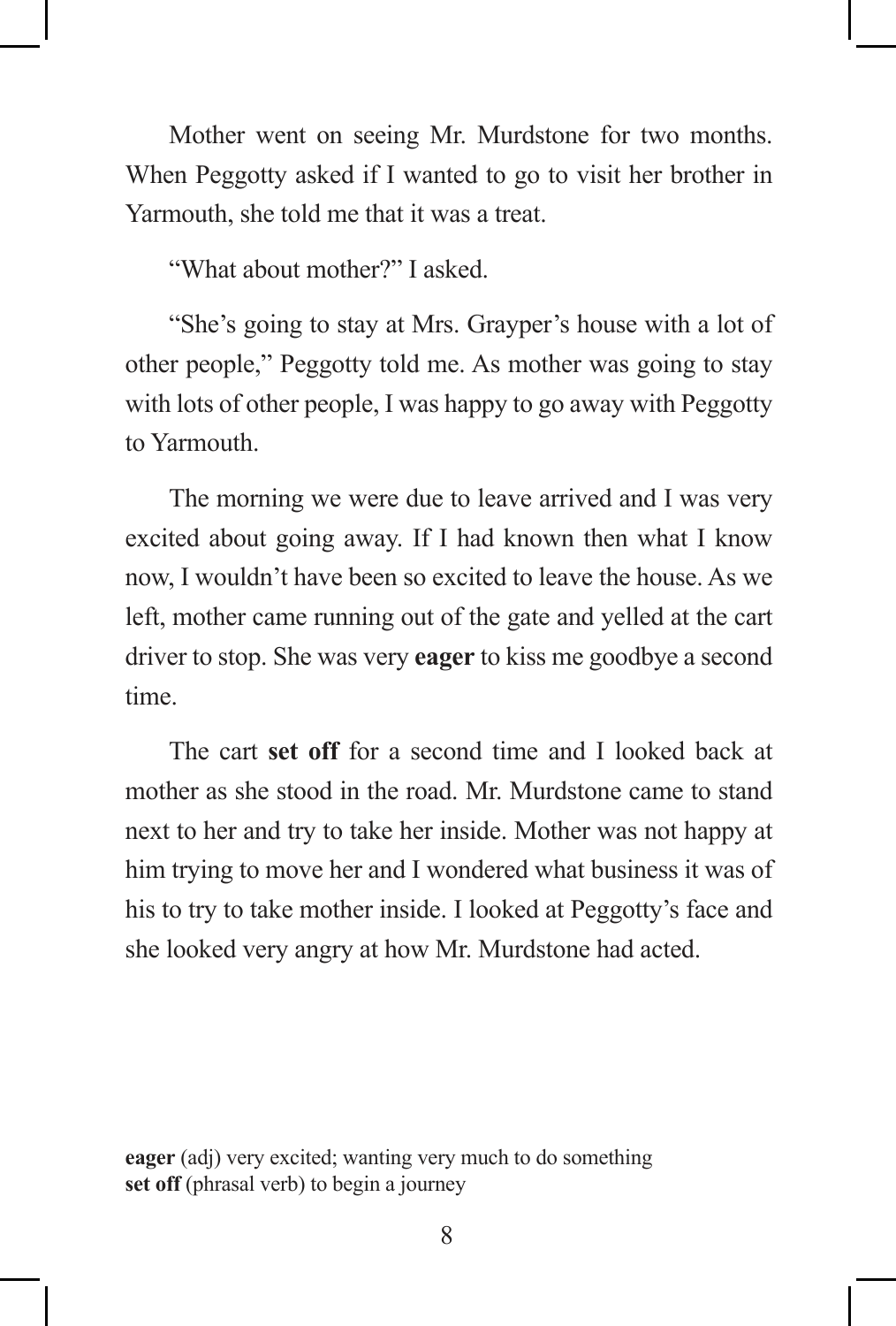

*The cart set off for a second time and I looked back at mother as she stood in the road.*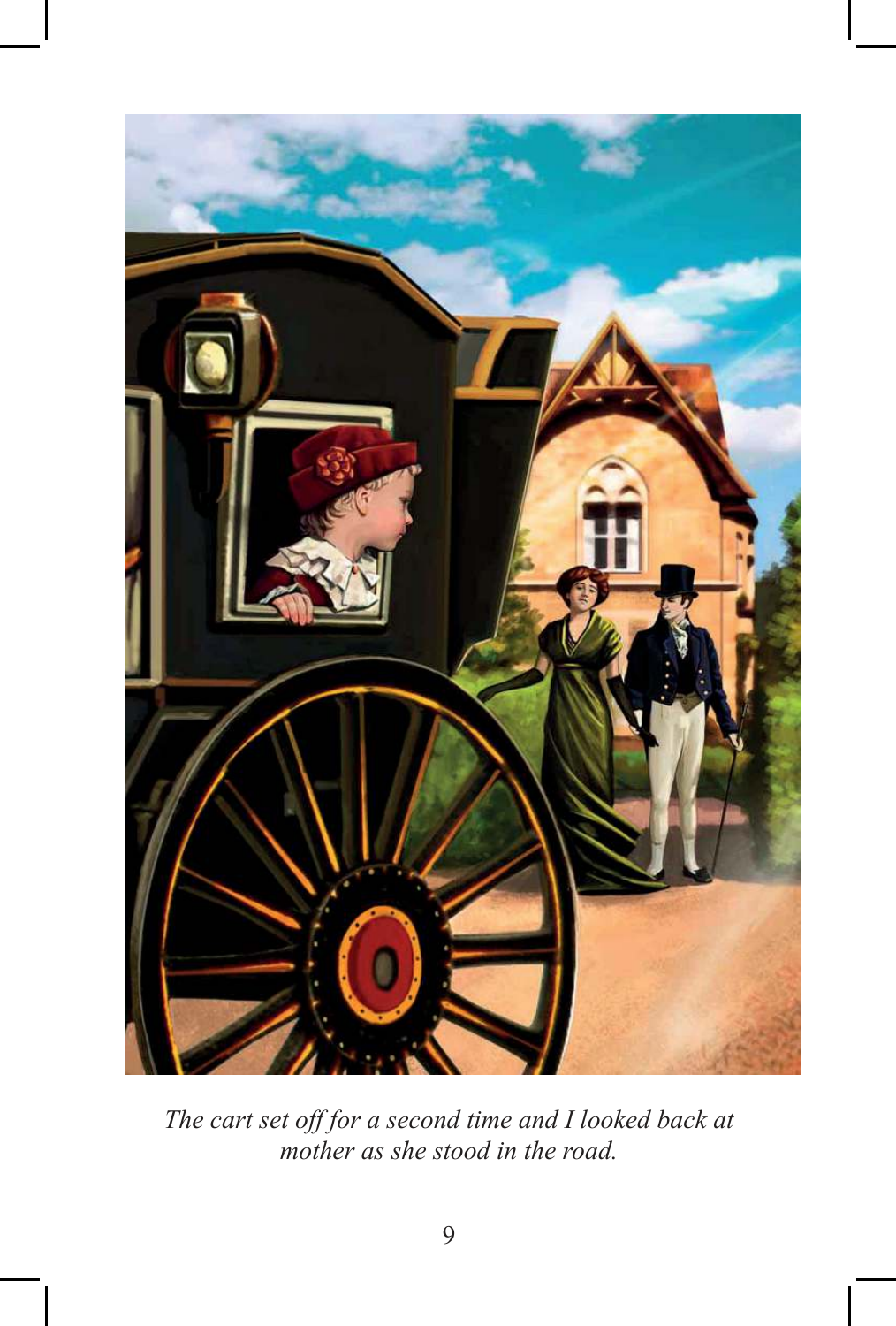## **Chapter 2**

 Mr. Barkis was driving the cart to Yarmouth. It took a long time and both Peggotty and I were very tired by the time we arrived. Peggotty loved Yarmouth. She told me, "This is the finest place in the universe."

 Peggotty's nephew, Ham, had been visiting Peggotty at my house the night I was born. It was a long time since Peggotty had seen him and he was now all grown-up. I was so tired that Ham had to carry me into the house. The Peggotty house wasn't an **ordinary** house. In fact, it was an old boat. The whole place smelled of fish because Peggotty's family sold fish for a living, which were kept in an old shed outside the house.

 Peggotty's family were really lovely. There were Mr. Dan Peggotty, who was Peggotty's brother, and a little girl called Emily. I liked her straight away. Ham's father was called Joe but he had drowned a few years ago. Emily's father was called Tom. He was Dan's brother-in-law but he had drowned as well. Dan had adopted Ham and Emily because they were **orphans** and he didn't have a wife.

**ordinary** (adj) normal and usual; not different or special **orphan** (n) a child whose parents are dead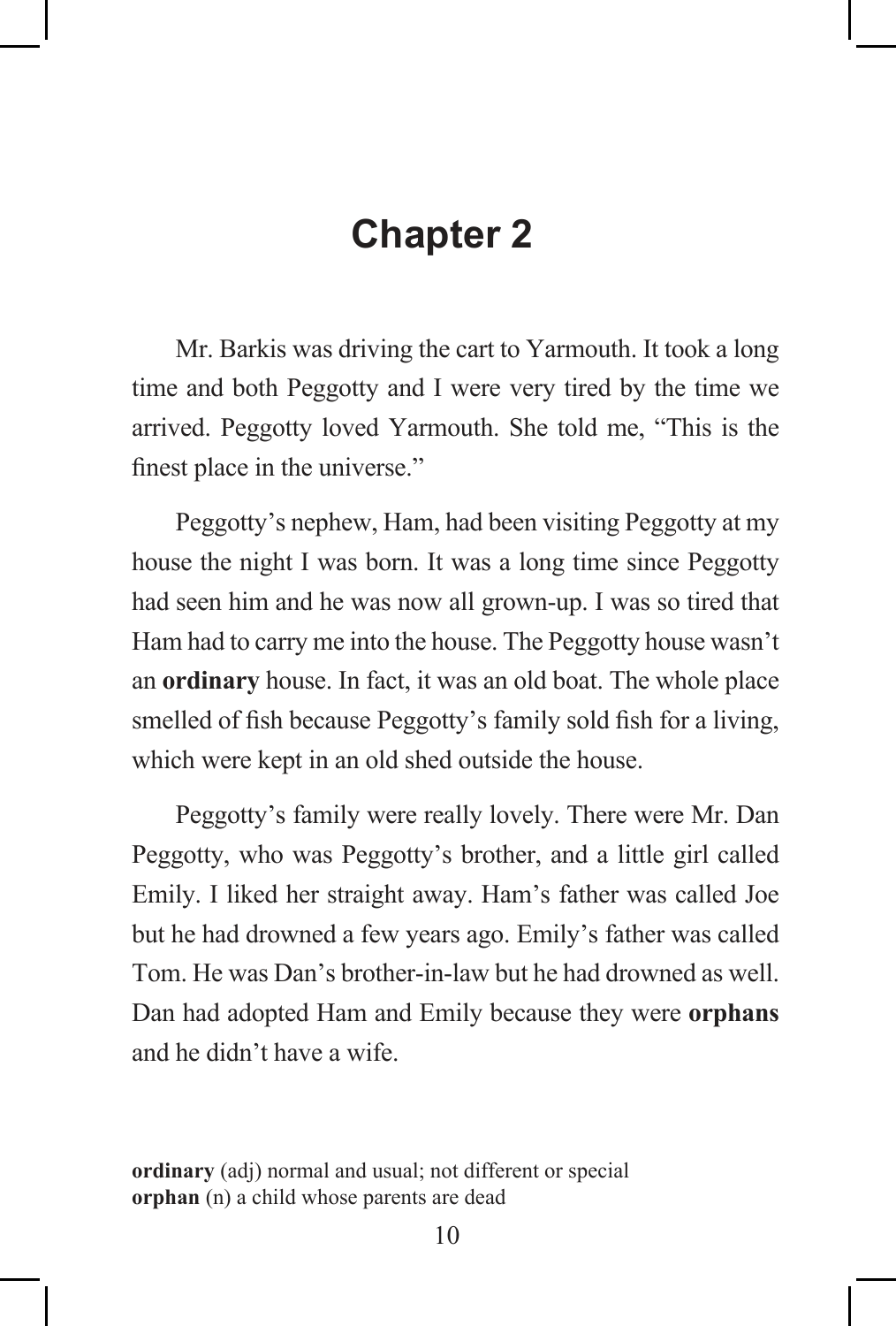There was another person who lived in the Peggotty house. Her name was Mrs. Gummidge. She was the wife of Dan's business partner but he had died as well, leaving his wife without any money or anywhere to live so Dan had told her to come and live with him. I thought that Dan Peggotty was the nicest man I had ever met. He didn't have very much money but he was there for other people in need. I went to bed feeling very happy to be in Yarmouth and very safe in the Peggotty house.

 The next day, Emily took me to the beach. I had never been to a beach before. As we walked on the sand, Emily told me that she was afraid of the sea.

"Why?" I asked.

"Because it takes so many fishermen," Emily told me. "I wish I was a rich lady then I could make sure that Dan and Ham would be safe from the sea. They would never have to go fishing again."

 I watched her run along the dock and thought that she was going to fall in. As I watched her, I thought of how lovely she was – just like an angel. Then we sat on the **dock**.

 I knew that I was in love with Emily so I told her, "I love you and if you don't say you love me back, I will kill myself!"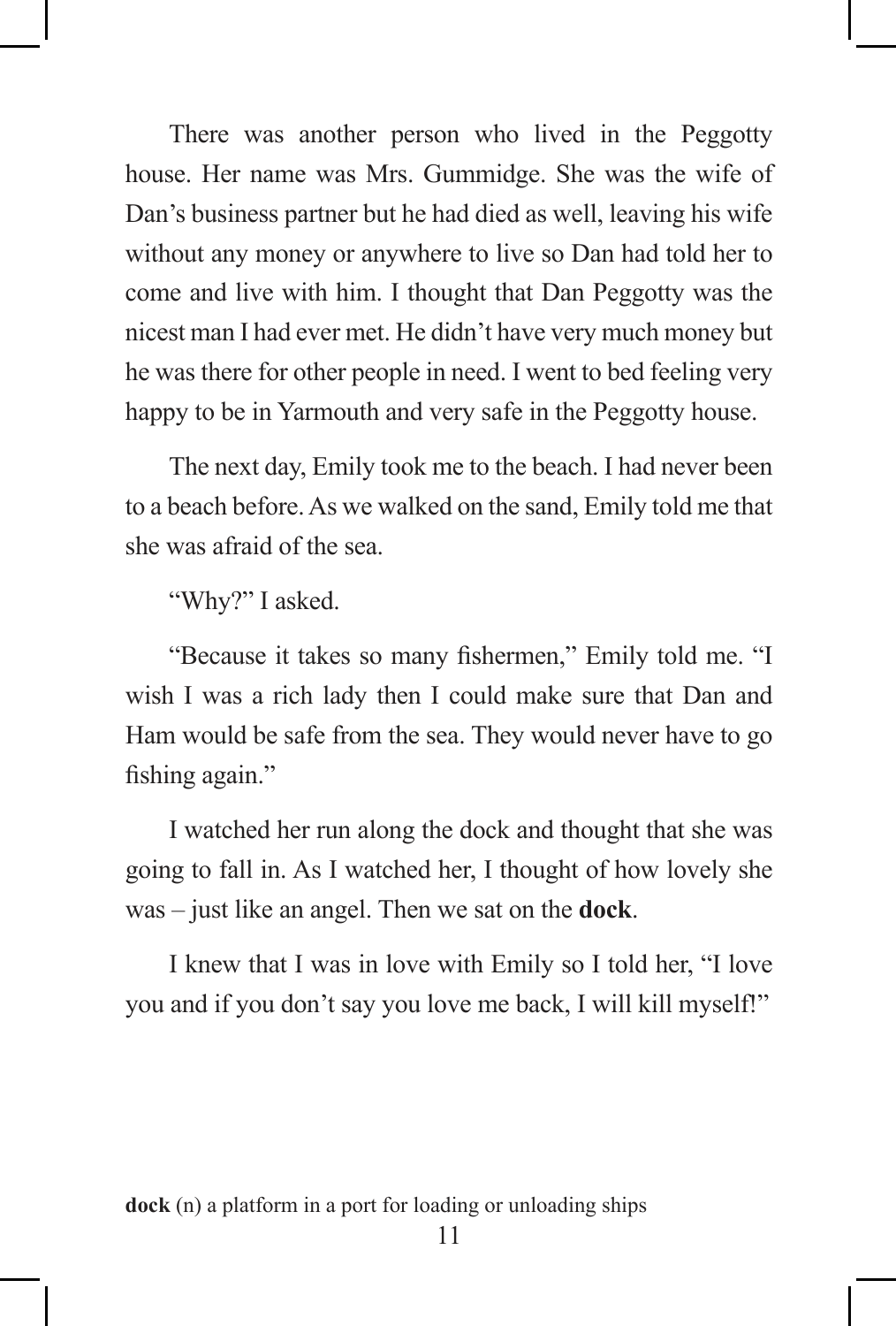### **Test 2**

**Who said this in the story?** *Peggotty, David, Betsey, Miss Dartle, Uriah, Steerforth*

| 1. "She's going to stay at Mrs. Grayper's house with<br>a lot of other people." |
|---------------------------------------------------------------------------------|
| 2. "Are you planning to get married to Mr. Barkis?"                             |
| 3. "Go away! Boys are not welcome here!"                                        |
| 4. "I will not let anyone get in my way."                                       |
| 5. "What on earth is she doing here?"                                           |
| 6. "This is the finest place in the universe."                                  |
| 7. "You shouldn't have brought him here."                                       |
| 8. "I don't want to go back there so soon."                                     |
| 9. "You've told her how you feel?"                                              |
| 10. "Is it because he is so young and innocent?"                                |
|                                                                                 |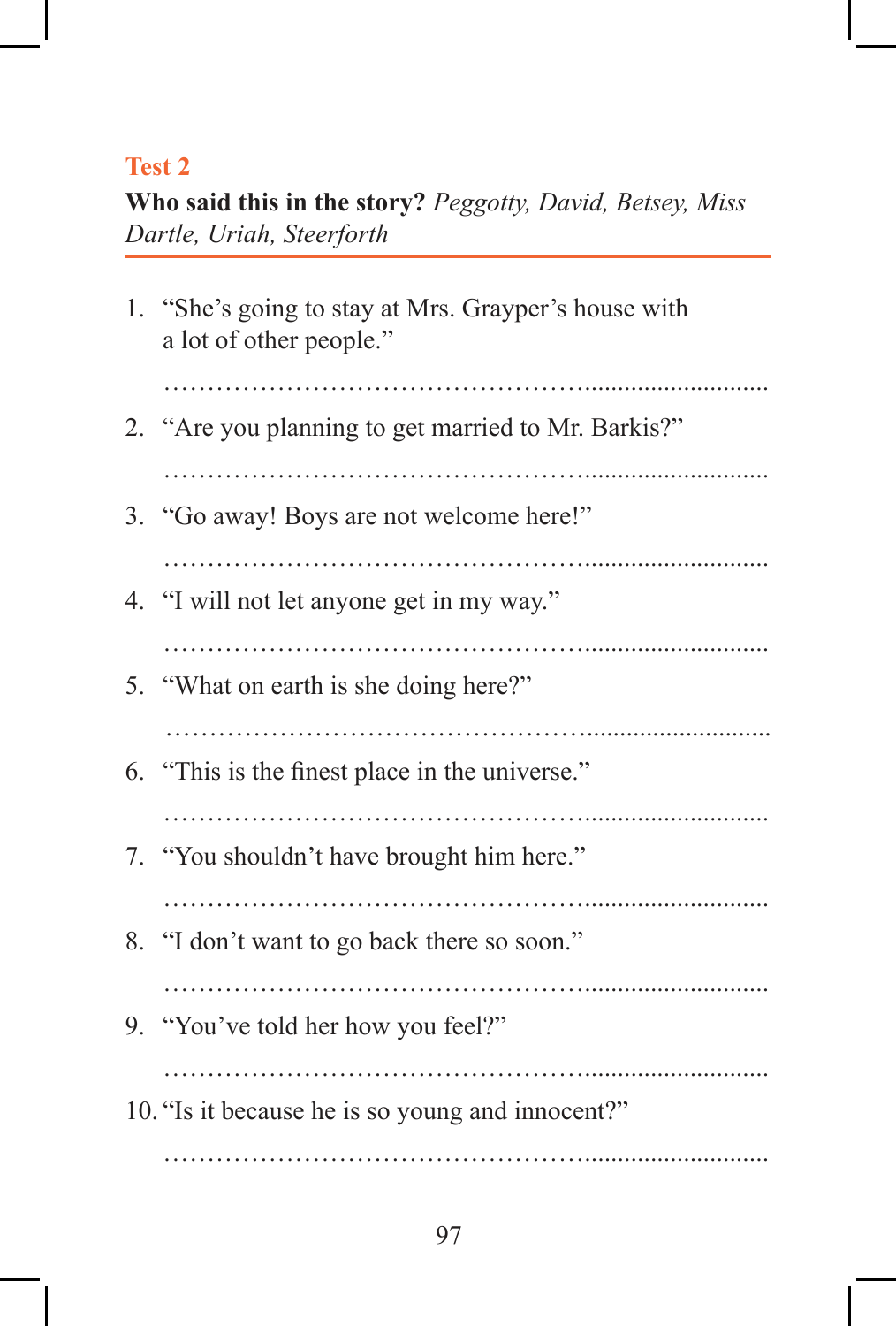## **GRAMMAR CHECK**

#### **Test 1**

#### **Choose the correct answer.**

I sent Martha to go and get Dan. I listened to all the horrible things that Miss Dartle .................<sup>1</sup> to Emily. Dan came to the house and Miss Dartle .................<sup>2</sup> before he found her. We took Emily to Dan's house. The next day, Dan came to talk to Betsey and me. He told us .................<sup>3</sup> happened to Emily. He .................<sup>4</sup> a plan to leave England. He was going to take Emily to Australia but Peggotty and Ham .................<sup>5</sup> to stay in Yarmouth with Mrs. Gummidge.

| 1. a) was saying  | b) is saying | c) has said   |
|-------------------|--------------|---------------|
| $2$ . a) has left | b) was left  | c) left       |
| $3. a)$ how       | b) what      | c) where      |
| 4. a) had made    | b) makes     | c) has made   |
| 5. a) have gone   | $b)$ go      | c) were going |

The next day, I was very ...................<sup>6</sup> by how I acted the night before. I couldn't remember most of what .................<sup>7</sup> and I felt very ill. I was better the next day when a letter came from Agnes. She didn't say anything about the theatre but .....................<sup>8</sup> me to dinner with her friends, the Waterbrooks.

| 6. a) embarrassing | b) embarrassed  | c) embarrass |
|--------------------|-----------------|--------------|
| 7. a) had happened | b) has happened | c) happens   |
| 8. a) invites      | b) was invited  | c) invited   |